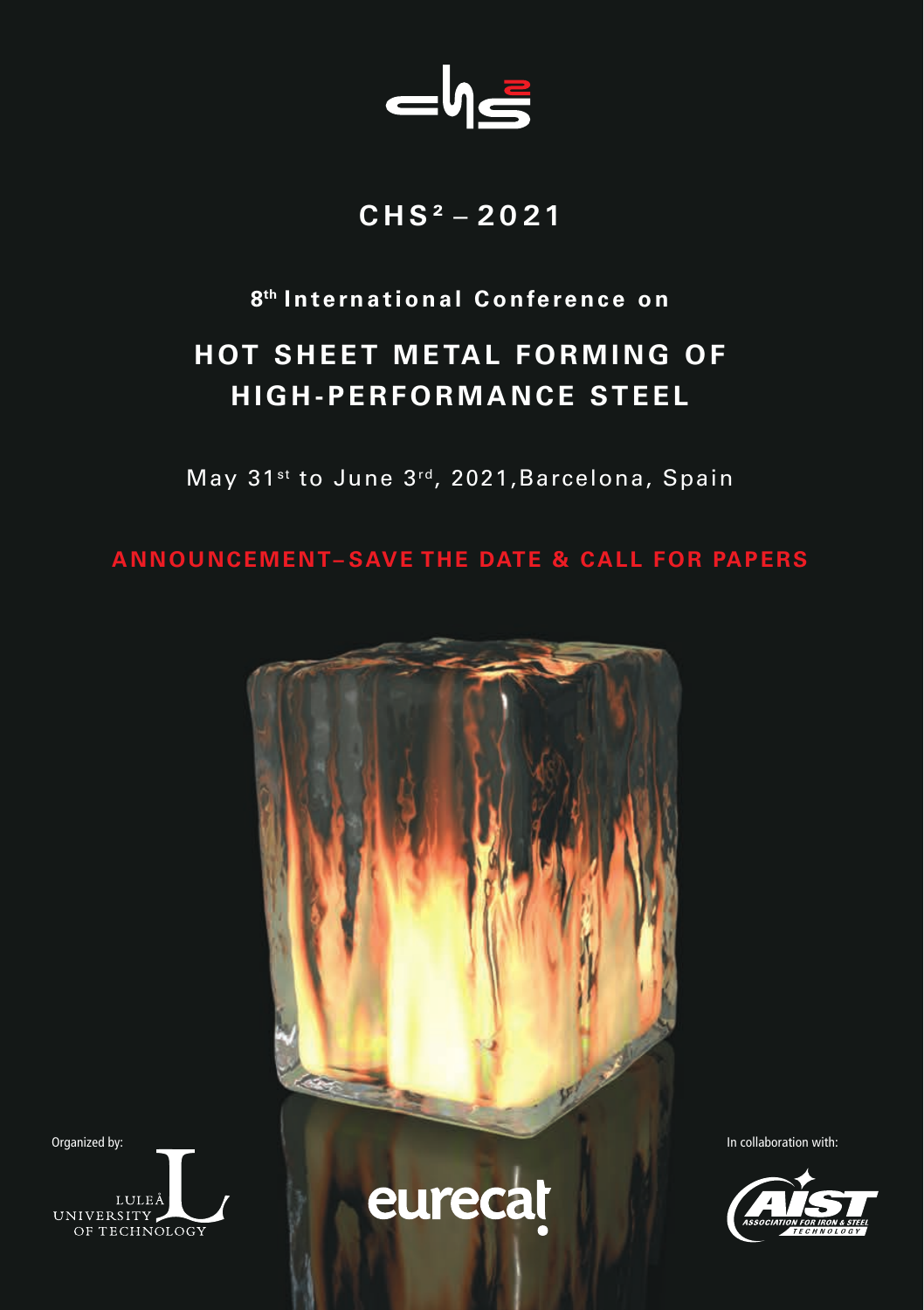# **TOWARDS SUSTAINABLE, VERSATILE, REI IARI E AND FFFICIENT HOT FORMING OF HIGH PERFORMANCE MATERIALS FOR EMERGING INDUSTRIAL CHALLENGES**

The interest in thermo-mechanical forming processes of high-performance steel, and high-performance materials in general, has grown significantly in the recent years. The automotive sector has been the main actor driving this development, pushed by the constant demands on passenger's safety and environmental regulations. Press hardening of boron steels is now a mature technology, deployed all around the world. It showed to be unbeatable for forming complex shape parts and easy forming of high strength materials with reduced spring-back. It also allows producing parts with tailored properties under accurate process monitoring. These benefits offer great flexibility and opens up possibilities to implement new materials in new industrial applications.

The lightweight demands that triggered the development of press hardening are still valid, but new industrial challenges are also emerging that requires sustainable, versatile, reliable and efficient forming processes. **Sustainability:** New trends in ecodesign stimulate the application of materials with high mechanical and also environmental performance. This brings recyclability and life cycle assessment

as necessary conditions for part design. **Process versatility:** many materials for lightweighting can be transformed, as steels, stainless steels, light alloys (Al, Mg, Ti) and even multi-material solutions can be approached, such as metal sheets and CFRP patches. **Process reliability and efficiency:** With the rise of I4.0 concept and its associated technologies, new research lines focusing on manufacturing optimization towards the zero-defect paradigm have gained attention. Artificial Intelligence and Machine Learning based solutions are reaching the maturity level for exploiting the large streams of production data generated thanks to the in-line sensors, workers feedback, reports, quality control, etc. Press hardening can benefit from I4.0 data analytics through customized solutions, which offers many possibilities to improve process efficiency and stability:

Press hardening and related thermomechanical processes represent technologies with outstanding potential to meet such emerging industrial challenges and it is ready to expand to new markets (as heavy duty and industrial vehicles, aerospace, etc), new applications (new needs from e-mobility) and new materials (stainless steels, light alloys, CFRP, hybrid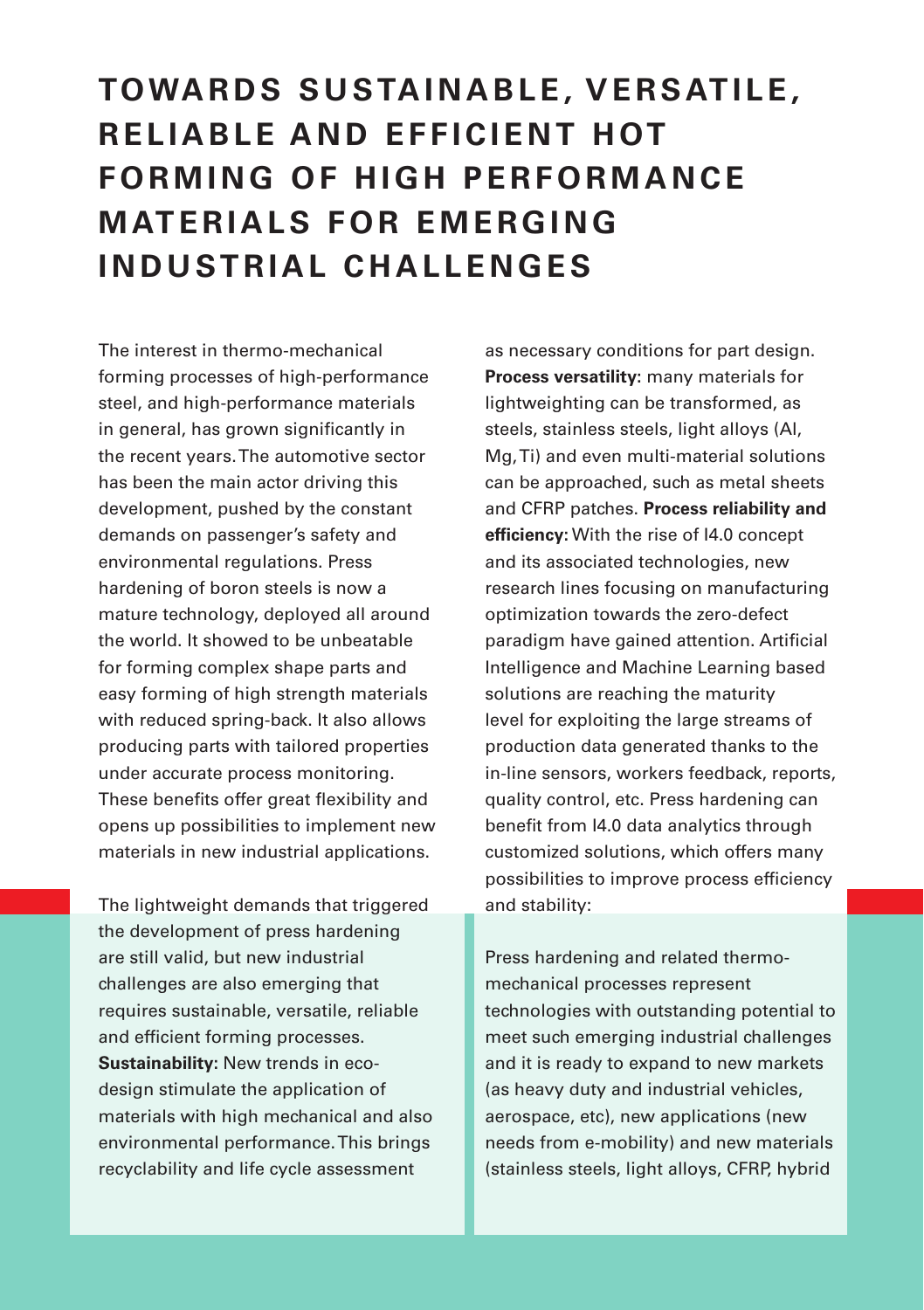materials….). Research and Development both on academic as well as on industrial level is one of the most important prerequisites for continuous innovation in hot forming of high performance materials and open new scenarios to exploit their lightweight potential. The CHS2 conferences series established a worldwide unique competence network to discuss about hot forming technologies and to boost their application to other markets or materials. The conferences have been held in both Europe and North-America with the aim to meet future challenges in materials utilization by the promotion of hot sheet metal forming technologies.

# **C O N F E R E N C E S E R I E S AND SCOPE**

The biannual CHS<sup>2</sup> conference series has after seven very successful conferences since 2008 grown into the leading platform for scientific exchange in hot forming technologies. The first conference was held in 2008 in Kassel (Germany) and up to the 7<sup>th</sup> edition in 2019 in Luleå (Sweden) new topics and interests steadily increased and settle down in every conference edition. In the 7<sup>th</sup> edition the industrial community brought their recent developments in new materials, new sheet coatings, joining technologies and process monitoring. In addition, more fundamental works dealing with process modelling, fatigue and fracture and physical metallurgy were presented by the academia to strength the basis for future industrial developments.

The  $8<sup>th</sup>$  CHS<sup>2</sup> edition will be held in Barcelona (Spain) and aims to keep pushing the innovation trends in hot sheet metal forming technologies. Apart from the Mediterranean Sea breeze and warm hospitality of the city, the industrial area around Barcelona is one of the most active in press hardening technologies in the South of Europe. Many relevant actors in press hardening (carmakers, part makers, tool makers, etc.) have their production and R&D facilities in this area, with the research support of academia.

Consequently, for the 8<sup>th</sup> International Conference on Hot Sheet Metal Forming of High-Performance Steel CHS<sup>2</sup> 2021, specialists from all over the world are invited to join this unique opportunity for knowledge exchange and to benefit from each other's experience and expertise, under the warm environment of Barcelona and the Mediterranean Sea shore. The conference will be organized by Eurecat, the Technology Centre of Catalonia, together with the Luleå University of Technology.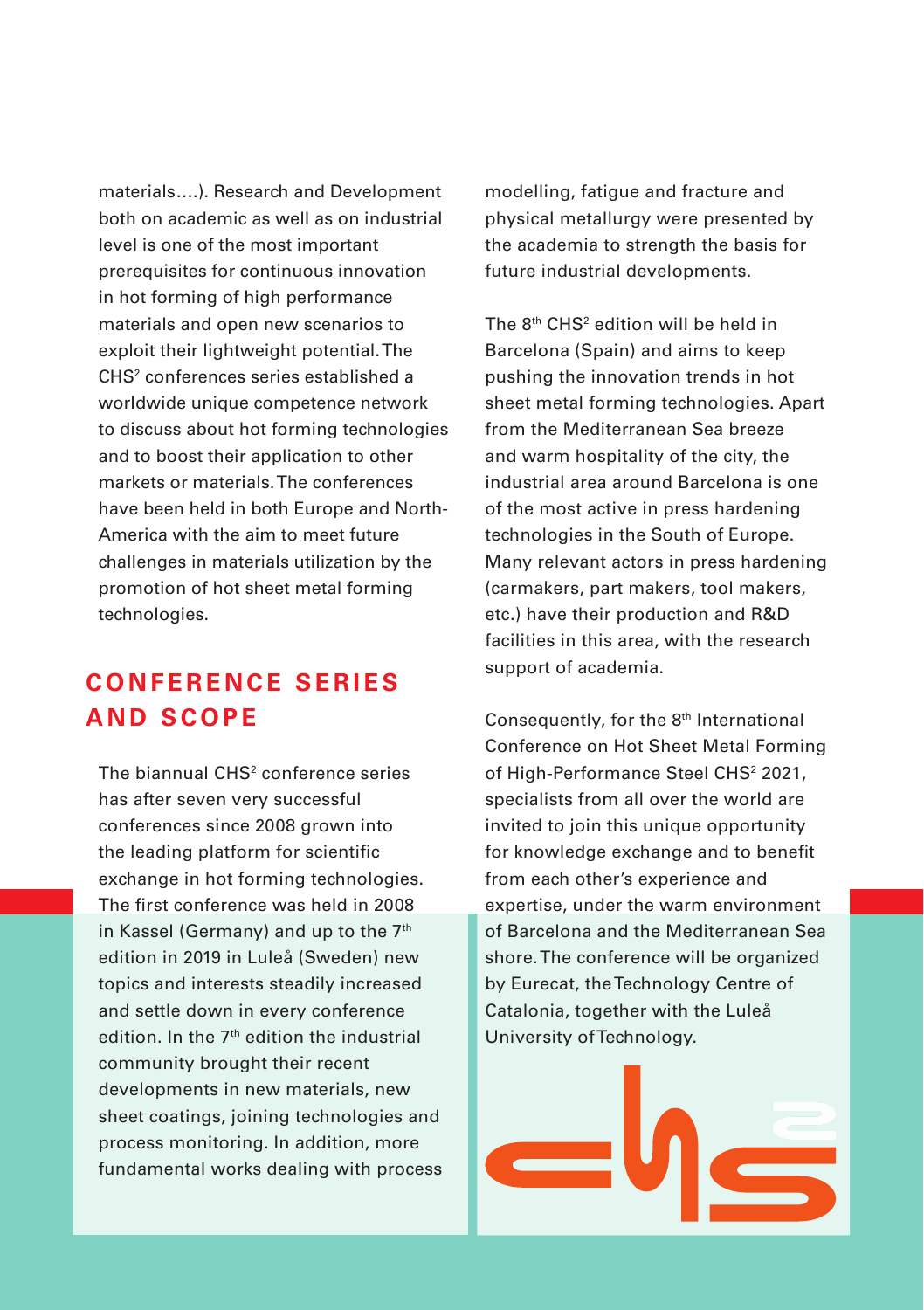# **VENUE 2021**



WTCB Business Complex

For the first time, the CHS<sup>2</sup> conference will be held in Barcelona, Spain, May 31<sup>st</sup> – June 3<sup>rd</sup>, 2021, at World Trade Center Barcelona.

CHS² 2021 will be organized by Eurecat, the Technology Centre of Catalonia, and Luleå University of Technology, in cooperation with the Association for Iron & Steel Technology (AIST)

> **WORLD TRADE CENTER Moll de Barcelona s/n. Barcelona. Spain. www.wtcbarcelona.com/en/**

**May 31st, 2021:** Reception and pre-registration **June 1st, 2021:** Registration and conference **June 2nd – 3rd, 2021:** Conference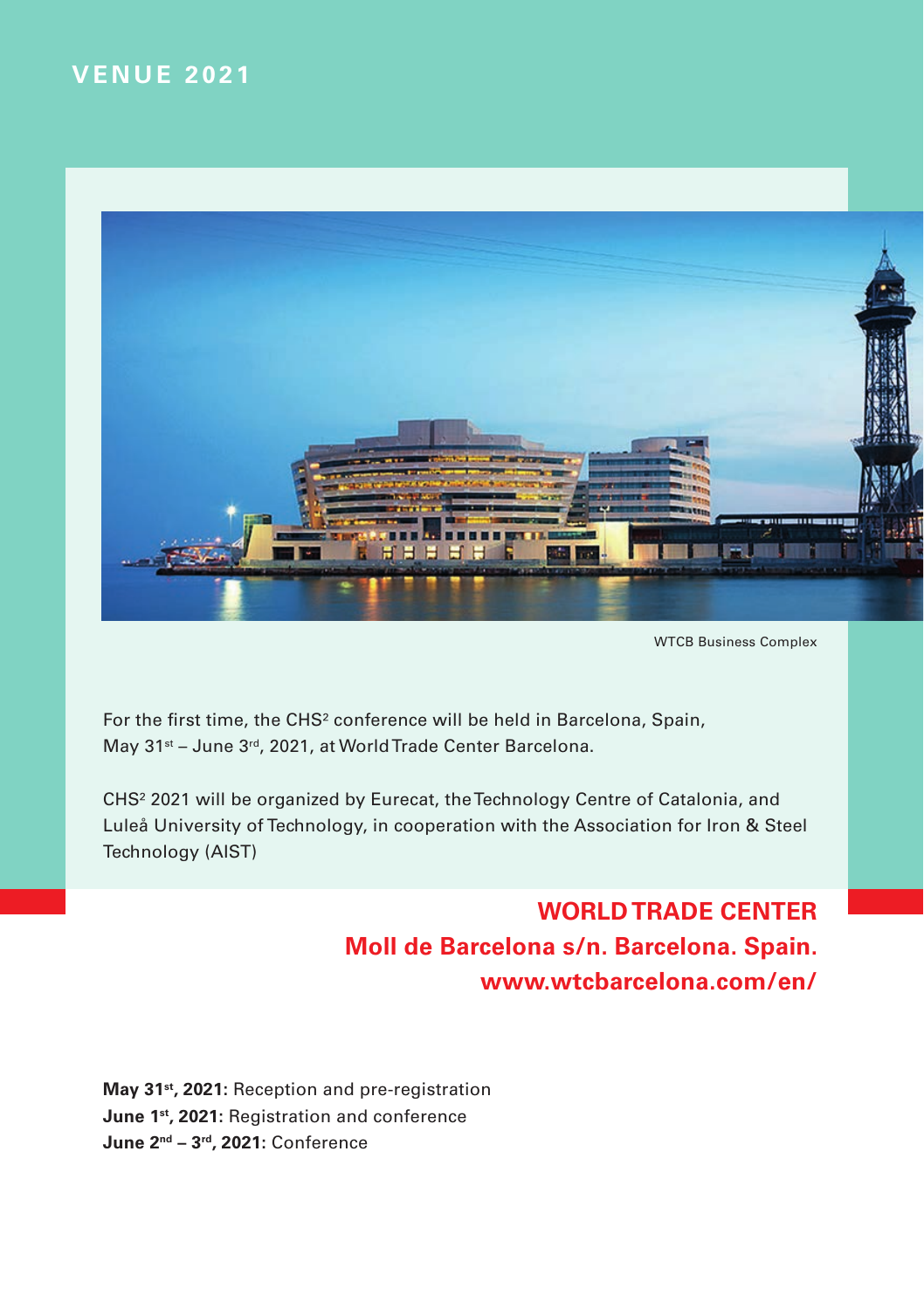## **CONFERENCE TOPICS**



**Port Vell Room. WTCB**

#### **Material**

- **-** High-performance steels
- **-** Light-weight and high performance materials; as aluminium alloys, magnesium alloys, titanium alloys, superalloys, composite materials, etc.
- **-** Mixed material processes and multi-material solutions
- **-** Tool materials
- **-** Microstructure properties relationship
- **-** Surface engineering and coatings
- **-** Additive Manufacturing solutions

#### **Modeling and Simulation**

- **-** Process modeling
- **-** Microstructure
- **-** Heat transfer
- **-** Thermo-mechanical properties
- **-** Friction and wear
- **-** Component properties
- **-** Deformation, fracture and fatigue

#### **Process Design**

- **-** Tool systems
- **-** Heating and cooling strategies
- **-** Automation and control
- **-** Process monitoring
- **-** Artificial Intelligence and Machine Learning

#### **Products**

- **-** Light-weight and high performance components for transport sector
- **-** Solutions for e-mobility needs
- **-** Product innovations and optimization
- **-** New products for new markets
- **-** Tailored material properties
- **-** Cutting and joining technologies
- **-** Fatigue, fracture and crash performance
- **-** Circular Economy and Life Cycle Assessment
- **-** Eco-design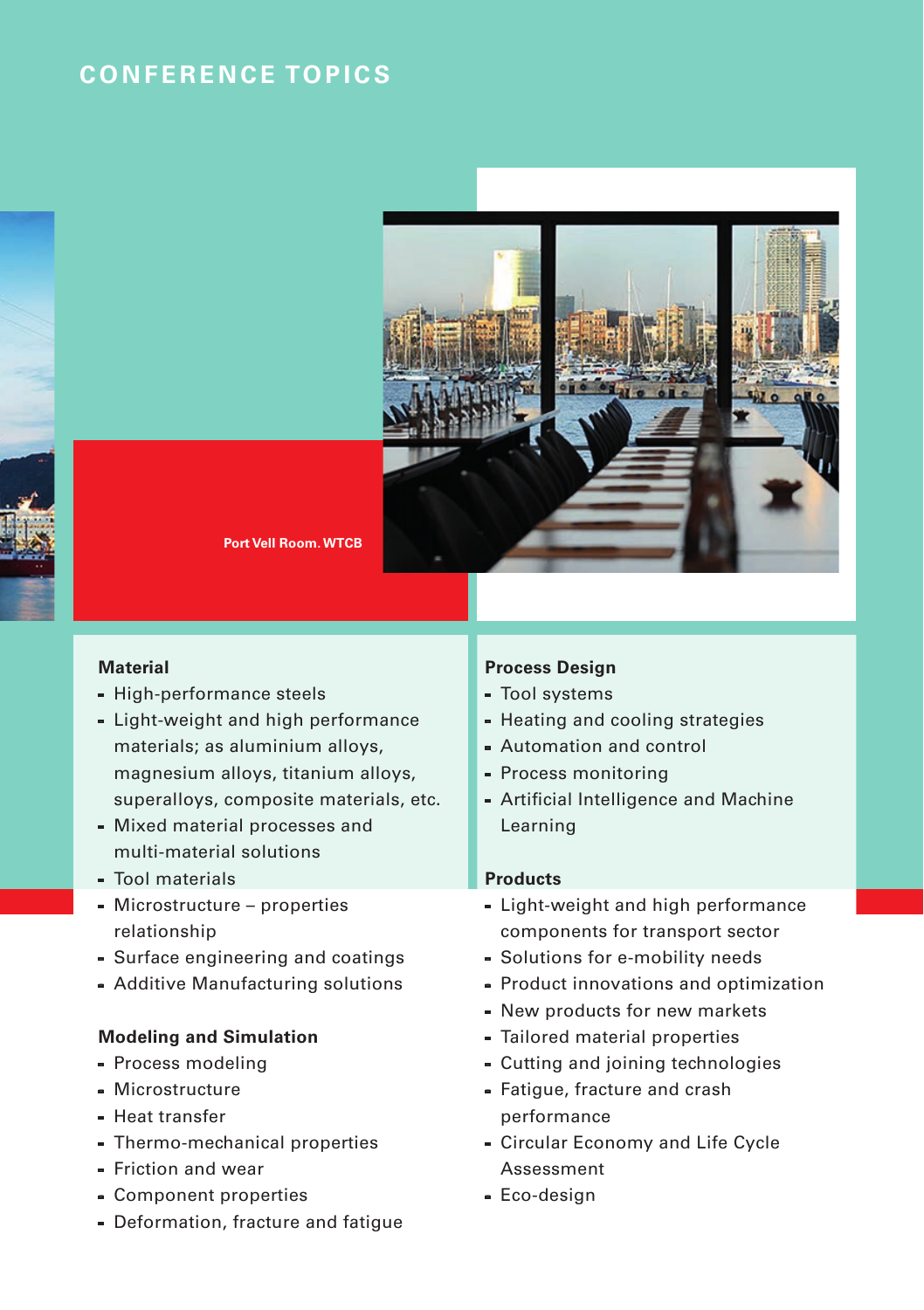# **CALL FOR PAPERS**

# **ABSTRACT SUBMISSION GUIDELINE**

All contributions on the theme of the conference are welcome. Prospective authors are invited to submit their abstracts by uploading these to the conference paper submission system (see instructions below). The full papers will be reviewed by the members of the scientific advisory board and, if accepted. will be published in the conference proceedings.

The organizing committee encourage high scientific quality conference papers to be published in international journals after the conference.

For submission of abstracts, please register to the conference paper submission system and upload your abstract in accordance to the abstract submission quideline:

#### **www.chs2.eu**



### **IMPORTANT DATES**

**Abstract submission:** October 15th, 2020

**Full paper submission:** February 8<sup>th</sup>, 2021

**Revised paper submission:** April 5th, 2021

**Conference:** May 31st to June 3rd, 2021

- **-** Abstract text: maximum 400 words
- **-** Language: English
- **-** The abstract submission includes
	- > title of paper
	- > presenting author
	- > co-authors
	- > affiliations
	- > abstract including keywords and references

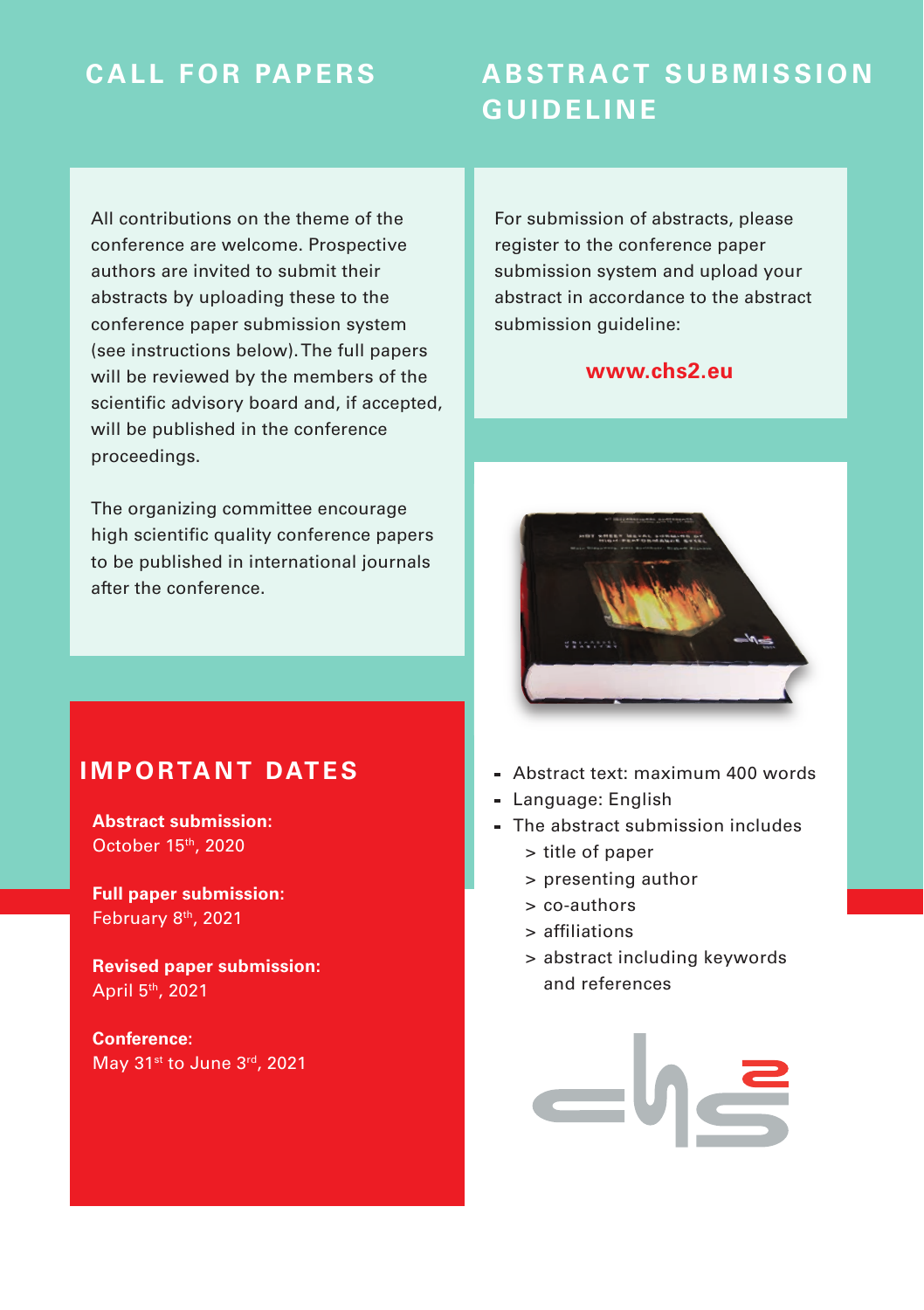# **ORGANIZING COMMITTEE**

- **- Prof. Daniel Casellas** Eurecat, Technology Centre of Catalonia, ESP / Luleå University of Technology, SWE
- **- Prof. Mats Oldenburg** Luleå University of Technology, SWE
- **- Dr. Jens Hardell** Luleå University of Technology, SWE
- **- Brian Bliss** Association for Iron and Steel Technology (AIST), USA

# **C O N F E R E N C E SECRETARY**

**Ms. Ana Vázquez** Eurecat, Technology Centre of Catalonia Bilbao, 72 Building A 08005 Barcelona – Spain

 $Tel + 34932331400$ Email: chs2@eurecat.org

**Updated information can be found on the conference homepage www.chs2.eu**

### **O R G A N I Z E D BY**

Eurecat, Technology Centre of Catalonia, Barcelona, Spain

Luleå University of Technology, Luleå, Sweden